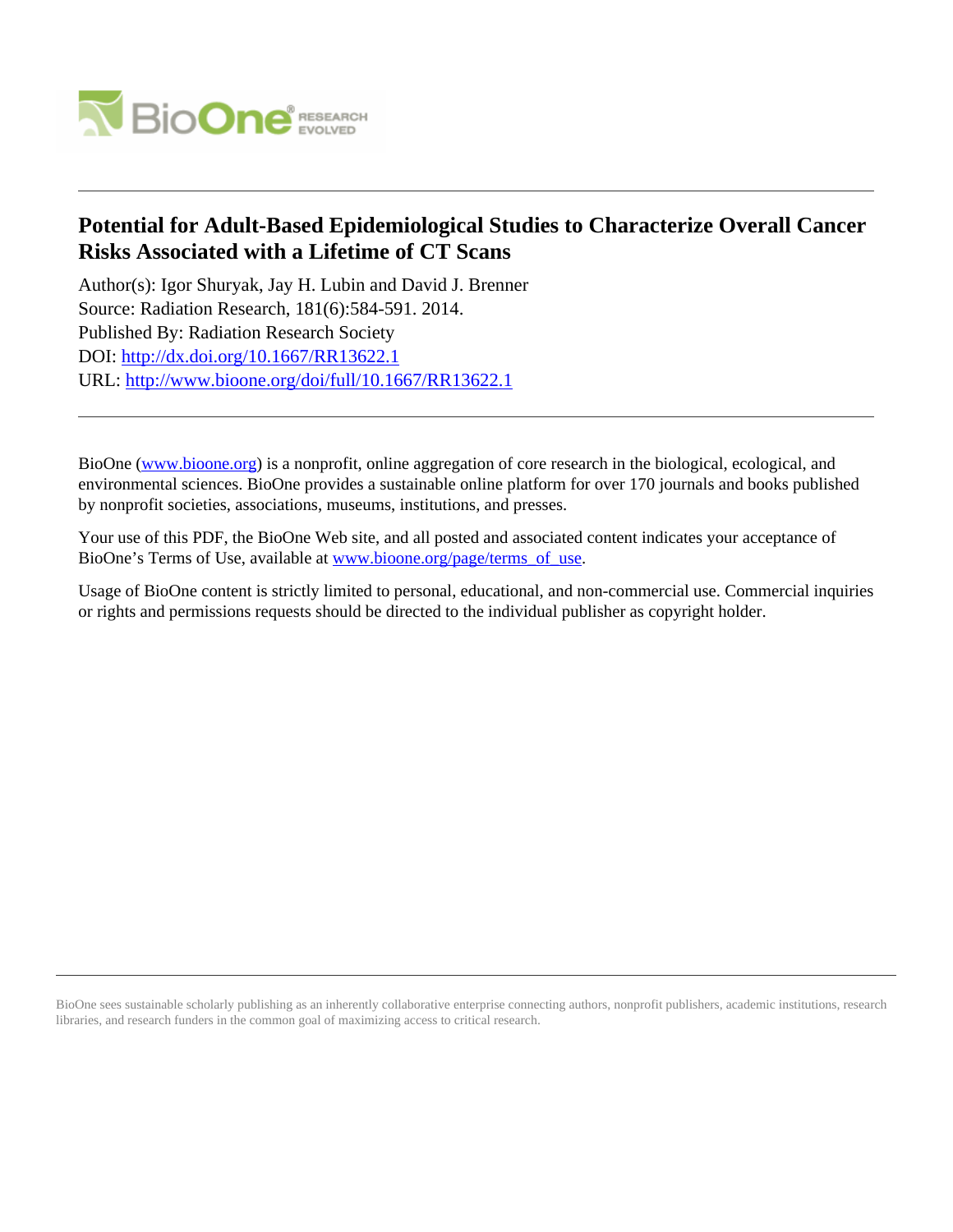# Potential for Adult-Based Epidemiological Studies to Characterize Overall Cancer Risks Associated with a Lifetime of CT Scans

Igor Shuryak,<sup>*a*</sup> Jay H. Lubin<sup>b</sup> and David J. Brenner<sup>*a*,1</sup>

<sup>a</sup> Center for Radiological Research, Columbia University Medical Center, New York, New York; and <sup>b</sup> National Cancer Institute, Division of Cancer Epidemiology and Genetics, Biostatistics Branch, Rockville, Maryland

Shuryak, I., Lubin, J. H. and Brenner, D. J. Potential for Adult Based Epidemiological Studies to Characterize Overall Cancer Risks Associated with a Lifetime of CT Scans. Radiat. Res. 181, 584–591 (2014).

Recent epidemiological studies have suggested that radiation exposure from pediatric CT scanning is associated with small excess cancer risks. However, the majority of CT scans are performed on adults, and most radiation-induced cancers appear during middle or old age, in the same age range as background cancers. Consequently, a logical next step is to investigate the effects of CT scanning in adulthood on lifetime cancer risks by conducting adult-based, appropriately designed epidemiological studies. Here we estimate the sample size required for such studies to detect CT-associated risks. This was achieved by incorporating different age-, sex-, time- and cancer type-dependent models of radiation carcinogenesis into an in silico simulation of a populationbased cohort study. This approach simulated individual histories of chest and abdominal CT exposures, deaths and cancer diagnoses. The resultant sample sizes suggest that epidemiological studies of realistically sized cohorts can detect excess lifetime cancer risks from adult CT exposures. For example, retrospective analysis of CT exposure and cancer incidence data from a population-based cohort of 0.4 to 1.3 million (depending on the carcinogenic model) CTexposed UK adults, aged 25–65 in 1980 and followed until 2015, provides 80% power for detecting cancer risks from chest and abdominal CT scans.  $\circ$  2014 by Radiation Research Society

## INTRODUCTION

Because of its wide-ranging utility, the use of computed tomography (CT) scanning is rapidly increasing  $(1, 2)$ , with patients typically scanned multiple times both during a single series and over their lifetime  $(3, 4)$ . The cumulative organ doses of ionizing radiation delivered to patients are comparable in magnitude to organ doses experienced by a substantial subset of Japanese atomic bomb survivors,

which were sufficient to result in a small, statistically significant excess risk of radiation-induced cancers (5). This suggests that the radiation exposure from CT scans might be associated with small increases in cancer risks (6), and thus impact overall population risks. Of particular note are the estimated 20–30 million CT scans per year in the U.S. that may have limited clinical utility (7).

Using risk predictions derived mainly from atomic bomb survivors' data (6), several epidemiological studies of individuals who had undergone pediatric CT scans were initiated (8), and the first two studies were recently published by Pearce et al. (9) and by Mathews et al. (10). The overall conclusion for these two large-scale studies of pediatric CT, which directly estimated CT-associated cancer risks in two Western populations, was that CT-induced excess cancer risks were small, but statistically detectable.

A logical next research goal is to quantify the cancer risks associated with lifetime histories of CT scans, including scans performed in adulthood. A primary motivation for this study is that adults receive over 10 times more CT scans than children  $(4, 11)$ , so it is important to understand the risks associated with adult scans (12, 13).

The goal of this article is to provide a broad outline of the sample size that would be required to perform an epidemiological study of cancer risks related to CT exposures in adulthood. As an example, we consider a hypothetical retrospective population-based cohort study in the UK, which would track CT-exposed individuals and cancer diagnoses between 1980 (when widespread CT usage began) and 2015. We project the excess cancer risks (combined for ten common radiogenic malignancies) potentially induced by chest and abdominal CT scans, and apply three radiation carcinogenesis models described below, to estimate the study sample size which would be needed to detect total cancer risks associated with a lifetime of CT scans with 80% statistical power.

The precise characteristics of the study design would, of course, depend on the location of the study, the available information, records-keeping system, mechanisms for follow-up and outcome ascertainment and other factors. Information on previous medical conditions, reasons for any specific CT, characteristics of individual CTs, timing,

<sup>&</sup>lt;sup>1</sup> Address for correspondence: Center for Radiological Research, Columbia University Medical Center, 630 West 168th St., New York, NY 10032; e-mail: djb3@columbia.edu.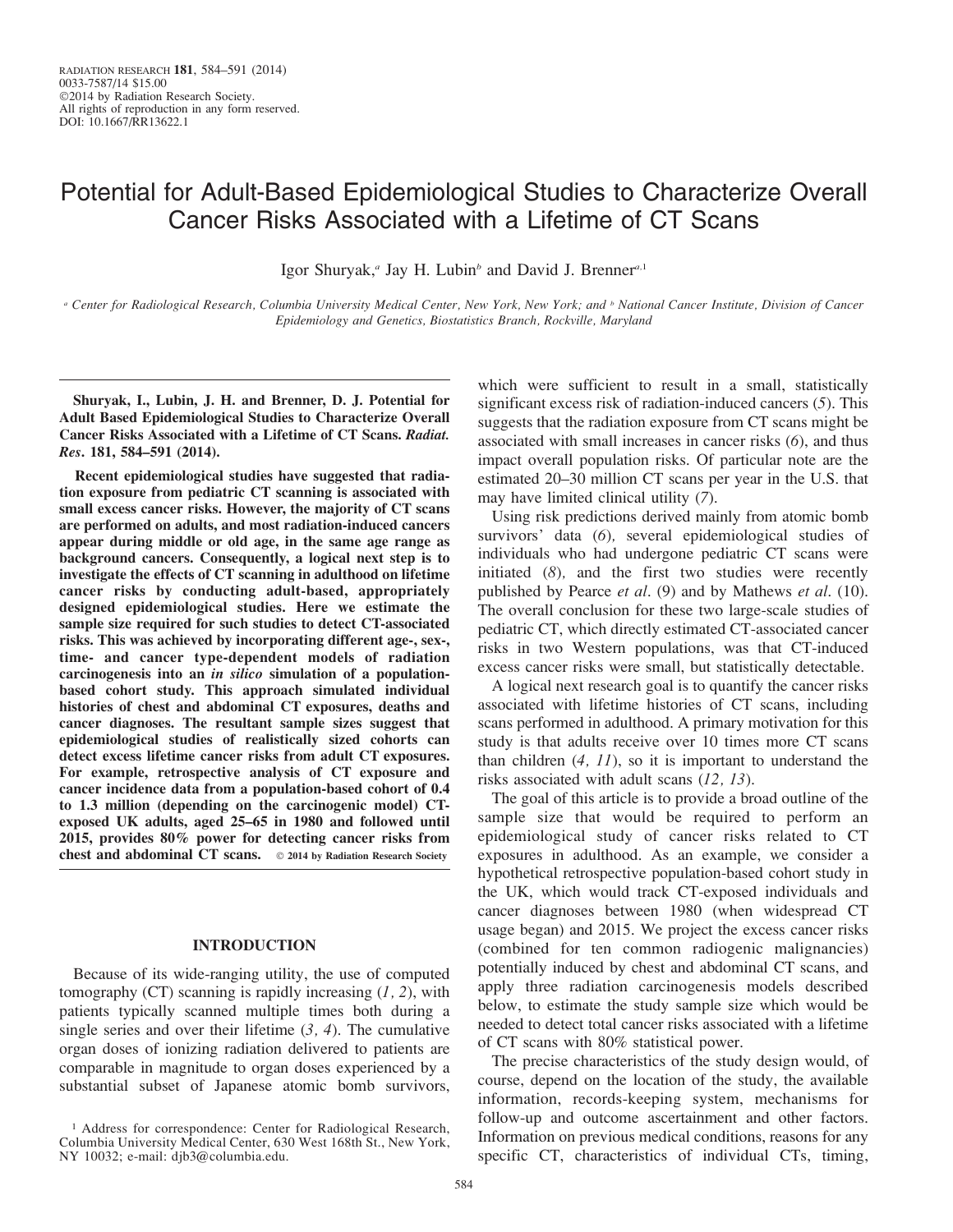machine settings, etc., would be functions of any specific cohort. Describing these attributes, while vital for establishing a cohort, is largely beyond the scope of this article. Here we intend only to offer guidelines regarding the sample size that would be necessary to detect CT-related cancer risks, assuming that the magnitude of these risks per unit of radiation dose is similar to the magnitude found by previous radiation epidemiological studies such as those performed with the atomic bomb survivors.

For studies designed to quantify total cancer risks induced by CT scans, two factors offer potential challenges to using subjects exposed as adults: (1) the somewhat reduced sensitivity of adults (compared with children) to radiationinduced cancer per unit of radiation dose  $(5, 14, 15)$ , and  $(2)$ the difficulties of extracting the signal of CT scan radiation from a complex mixture of potentially carcinogenic exposures that accumulate over the subject's lifetime, although the latter is problematic only insofar as the potential confounding exposure is CT related. However, these disadvantages are balanced by important advantages of adult-based cohorts. First, adults are likely to accumulate larger numbers of CT scans (and therefore CT doses), because CT scanning tends to be used more frequently in adults than in children (4, 16), and since dose for an adult includes the doses from pediatric CT exposures. For example, in the U.S. only 3.5% of abdominal and pelvic CT scans (which provide the greatest contribution to collective population dose among all CT scan types) were performed on patients younger than 18 years of age  $(16)$ . Second, as shown in Fig. 1, current models of radiation carcinogenesis predict that most radiation-induced solid cancers appear during the same ''cancer-prone'' age range (roughly ages 50–80) as background cancers (5, 14). Consequently, the expected excess CT-induced cancers are maximized when these ''cancer-prone'' ages are included in the follow-up period of the cohort study. As we show, the ''cancer-prone'' ages are included in the study with a follow-up period of 1980–2015 for those individuals who have reached adulthood (ages 20 and older) by 1980. In contrast, a large percentage of members of cohorts whose members were children in 1980 would not yet have reached the ''cancer-prone'' age range within the study follow-up period.

### METHODS

The goal of the proposed retrospective population-based cohort study is to estimate the overall cancer risk in adults associated with a typical lifetime of CT scans. We simulated the study using data from countries with centralized health care systems and analyzed the results, as described below.

#### Quantitative Simulation of a Population-Based Cohort Study

Our calculations were based on life histories of individuals from a hypothetical cohort of UK adults, who were alive, free of cancer and unexposed to CT in 1980. Each simulated individual was tracked until the minimum of 2015, year of death or cancer diagnosis (for any of ten

FIG. 1. Predicted CT-induced cancer incidence rates peak during the same ''cancer-prone'' age range as background cancer (roughly 50–80), even if CT exposure occurred much earlier. Here the sexaveraged background cancer incidence rate for the UK population (http://www.cancerresearchuk.org/) is compared with the incidence rates of excess cancers induced by a single chest CT scan administered at ages 10 or 40 [predicted by the BEIR-VII model (5)]. Both CTinduced and background cancer incidence rates were corrected for age-dependent mortality (http://www.statistics.gov.uk/hub/index. html). Qualitatively similar curves were produced if other radiation carcinogenesis models were used instead of the BEIR VII model.

common cancer types: breast, lung, esophageal, stomach, liver, colon, kidney, bladder, ovarian, leukemia).

We used data from published sources. The UK Office for National Statistics website (http://www.statistics.gov.uk/hub/index.html) provided information on age-dependent population structure, age- and sex-dependent mortality rates and calendar year trends in the frequency of CT scanning in the UK over the proposed study period, starting in 1980 and projected until 2015. The Cancer Research UK website (http://www.cancerresearchuk.org/) provided age- and sexspecific background incidence rates for the ten selected cancers. These ''background'' population-based rates include the potential effects of CT exposures. Because this bias increases the ''true'' background cancer incidence rate, making the CT-induced increase more difficult to detect, it will tend to inflate our sample size estimates somewhat, making them more conservative. However, since the magnitude of the expected CT-induced cancer incidence is small  $\left($  < 1% over a person's lifetime), this use of ''incorrect rates'' will have only a small impact on sample size calculations. The age-dependent distribution of CT scanning frequency, and the fraction of diagnostic and therapeutic CT scans performed in cancer patients (who were excluded from the cohort study) were taken from ref. (4). Typical organ doses for adult chest and abdominal CT scans were taken from ref. (17).

We are interested in the effects of a lifetime of CT scans as well as the impact of the age at CT administration. Since cancer sensitivity by age at exposure is not currently well determined  $(15)$ , we calculated CT-induced cancer risks for the ten cancer types using three different age- and time-dependent models of radiation carcinogenesis: (1) the BEIR-VII model  $(5)$ ;  $(2)$  the Preston *et al.* model  $(14, 18)$ ; and  $(3)$  the Shuryak et al. model (15). These three published models are based predominantly on Japanese atomic bomb survivors' data, but differ mainly in their treatment of the effects of age at exposure on excess relative risks per Gray (ERR/Gy) (Fig. 2). Model 1 predicts a monotonic decrease in the ERR/Gy with age at exposure until the age at exposure of 30, and a constant ERR/Gy at older ages at exposure. Model 2 predicts a monotonic decrease in ERR/Gy over the entire

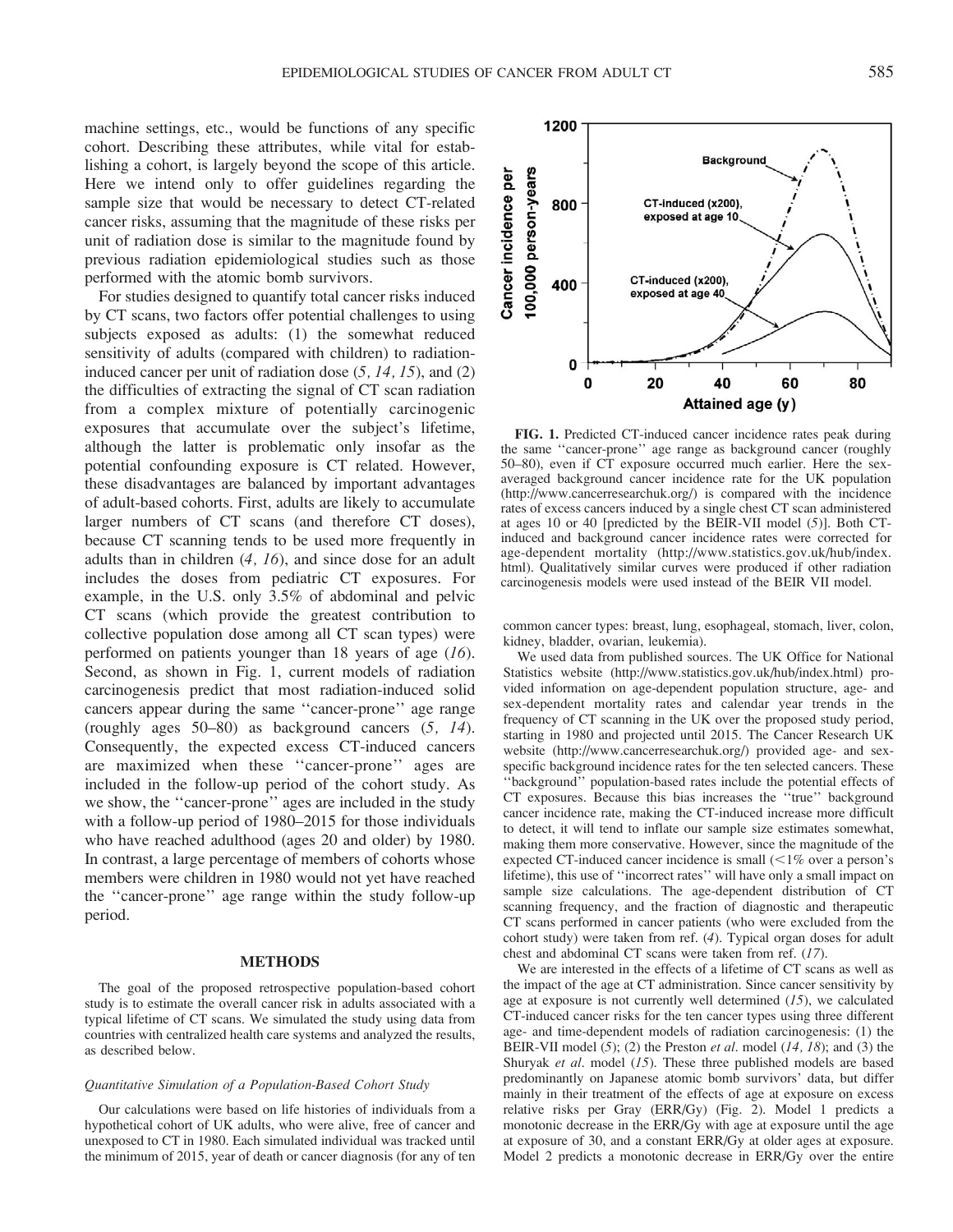

FIG. 2. The age at exposure dependences of radiation carcinogenesis, predicted by three different models: Model 1, BEIR VII (5); Model 2, Preston et al. (14, 18); and Model 3, Shuryak et al. (15). The y-axis represents sex-averaged excess relative risk per unit dose (ERR/Gy) at an attained age of 70 for all cancers combined.

range of ages at exposure, from birth to old age. Model 3 predicts a Ushaped dependence of ERR/Gy on age at exposure, with a minimum in adolescence/early adulthood.

Models 1 and 2 represent phenomenological fits to the atomic bomb survivors' cancer incidence data, while model 3 represents a more biologically motivated model, but also fitted to essentially the same data. Model equations are shown in the Appendix. Using each model, CT-induced risks were calculated for each simulated individual, based on the individual's age, sex, date(s) of chest and/or abdominal CT exposures and the typical organ doses from these exposures.

#### Sample Size Calculations

We performed two in silico simulations for each set of population characteristics (Fig. 3), as described below. The first simulation assumed radiation from CT exposures had no effect on cancer incidence. The sum of all cancer cases in CT-exposed persons divided by the sum of person-years contributed by these same individuals after CT exposure produced an estimate of the ''expected'' incidence rate  $(r<sub>2</sub>)$  and represents the null hypothesis, i.e., that all cancer cases in CTexposed persons were due to background processes and unrelated to CT exposure.

We then simulated a population with the same initial characteristics, but now allowing for CT exposure effects based on organ doses from CT scans from ref. (17). The "observed" cancer incidence rate  $(r_1)$  in CT-exposed persons from the simulated population, estimated from these data, represents the alternative hypothesis, i.e., that some cancer cases would be induced by CT exposures. We estimated the sample size needed to detect differences between the ''observed'' and "expected" cancer incidence rates, as described in the Appendix.

#### RESULTS

Sample size estimates generated by our calculations vary markedly depending on CT-usage assumptions and on the choice of risk model (Table 1). Nonetheless, the general pattern shows that cancer risks induced by chest and abdominal CT scans are (in principle) detectable by a cohort study enrolling approximately 0.4–1.3 million CT-exposed UK adults who were between the ages of 25 and 65 in 1980. The effects of study duration and age at start of follow-up in 1980 on sample size are shown in Fig. 4. A young cohort, e.g., children aged 5 in 1980, would eventually accumulate the largest number of CT-induced cancers per cohort member (and hence require the smallest study sample size) because children are more sensitive to radiation carcinogenesis than adults (5, 14). However, this potential would be realized only with very long study duration, through 2020 and beyond, because at earlier termination dates cohort members would not reach the ''cancer-prone'' age range when most CT-induced (and background) cancers appear (see Fig. 1).

In contrast, in a cohort of older participants, e.g., members aged 50 in 1980, the ''cancer-prone'' age range would be reached much earlier. Consequently, the cohort would require the smallest sample size for a study with short duration. Lengthening the study duration would provide only limited additional advantage since a large proportion of the cohort would be deceased by 2010. An intermediate cohort, e.g., members aged 30 in 1980, would require the smallest sample size for a study with an end of follow-up of 2015, because most cohort members would remain alive throughout the follow-up period (1980–2015), while still within the "cancer-prone" age range.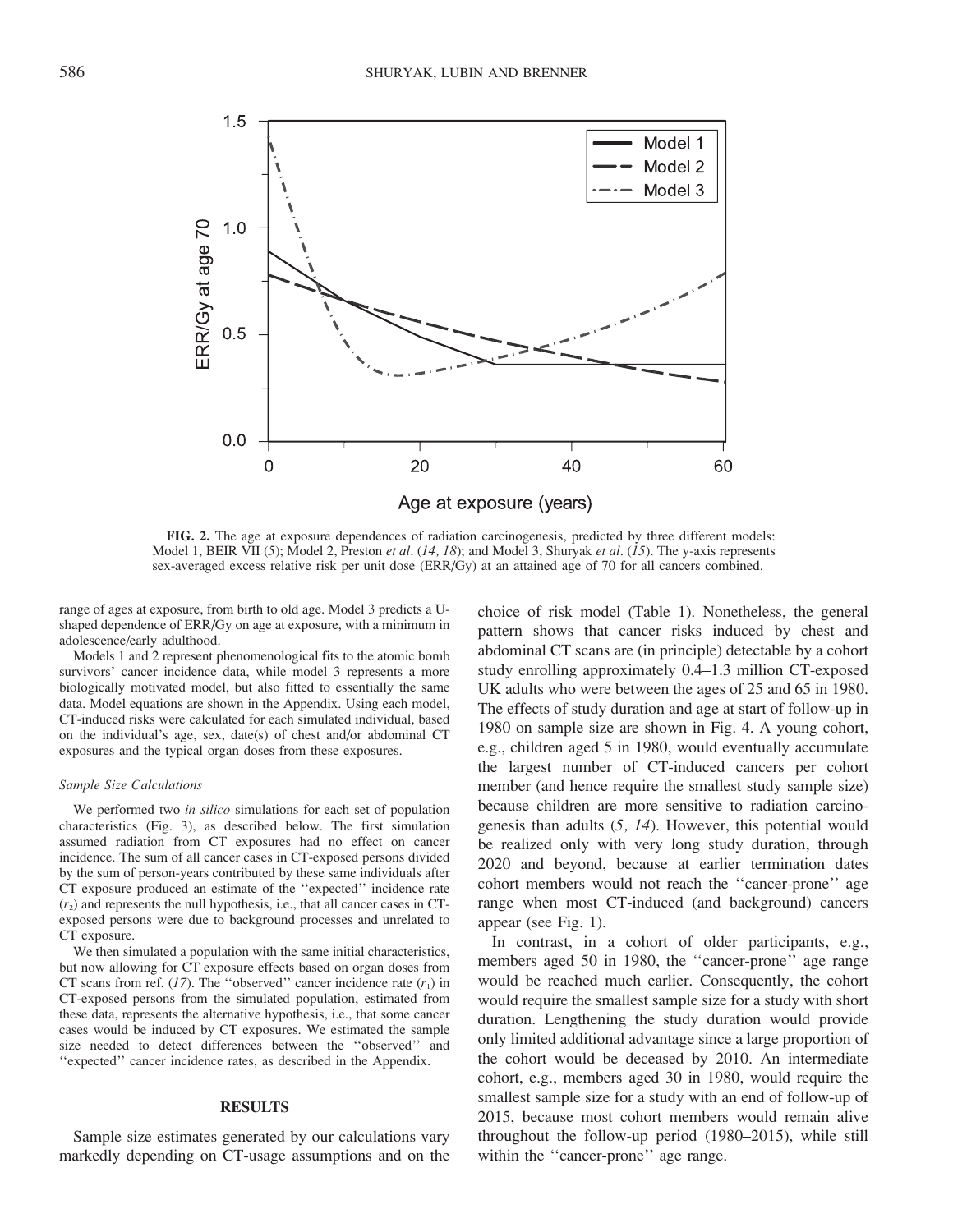

FIG. 3. A schematic diagram of the process used here to estimate the sample size of a population-based cohort study designed to detect CT-induced cancer risks. Details are described in this article.

# TABLE 1 Estimated Sample Sizes Required for Population-Based Cohort Studies of Cancer Risks Induced by a Lifetime History of Abdominal or Chest CT Scans

| Cohort age | Required sample sizes (in millions) predicted<br>using different radiation carcinogenesis models <sup>a</sup> |               |               |  |
|------------|---------------------------------------------------------------------------------------------------------------|---------------|---------------|--|
| in 1980    | Model $1(5)$                                                                                                  | Model $2(14)$ | Model $3(15)$ |  |
| $0 - 16$   | 2.20                                                                                                          | 1.74          | 2.43          |  |
| $25 - 45$  | 1.70                                                                                                          | 0.89          | 0.86          |  |
| $25 - 55$  | 1.39                                                                                                          | 0.80          | 0.54          |  |
| $25 - 65$  | 1.25                                                                                                          | 0.86          | 0.39          |  |
| $35 - 65$  | 1.44                                                                                                          | 1.22          | 0.38          |  |
| $45 - 65$  | 1.10                                                                                                          | 1.15          | 0.25          |  |
| $0 - 65$   | 2.07                                                                                                          | 1.18          | 1.46          |  |

<sup>a</sup> The sample sizes represent the numbers of CT-exposed individuals needed to satisfy the statistical criteria of 95% significance and 80% power, while assessing combined risks from ten cancer types accumulated within the cohort from 1980 to 2015 in the UK. Results are shown for the three different radiation carcinogenesis models shown in Fig. 2 [Model 1, BEIR-VII (5); Model 2, Preston et al. (14, 18); Model 3, Shuryak et al. (15)].

Figure 5 illustrates how cohort members of different ages contribute to the power of a study with a follow-up period of 1980–2015. Older individuals, e.g., those aged  $>40$  in 1980, would provide the greatest contribution to study power per person-year of follow-up. This pattern is again due to the peak of cancer incidence rates in the ''cancerprone'' age range. However, many individuals who were aged  $>40$  in 1980 would not survive until 2015, so the average number of person-years contributed by each cohort member would be smaller than for younger individuals.

These calculations suggest that the smallest sample size for a study designed to assess total CT-induced cancer risks with follow-up between 1980 and 2015 would be for a cohort of adults aged roughly 25–65 in 1980 (Table 1, Fig. 6).

## DISCUSSION

Our results show the statistical feasibility of studying the effects of CT scanning on lifetime cancer risks by tracking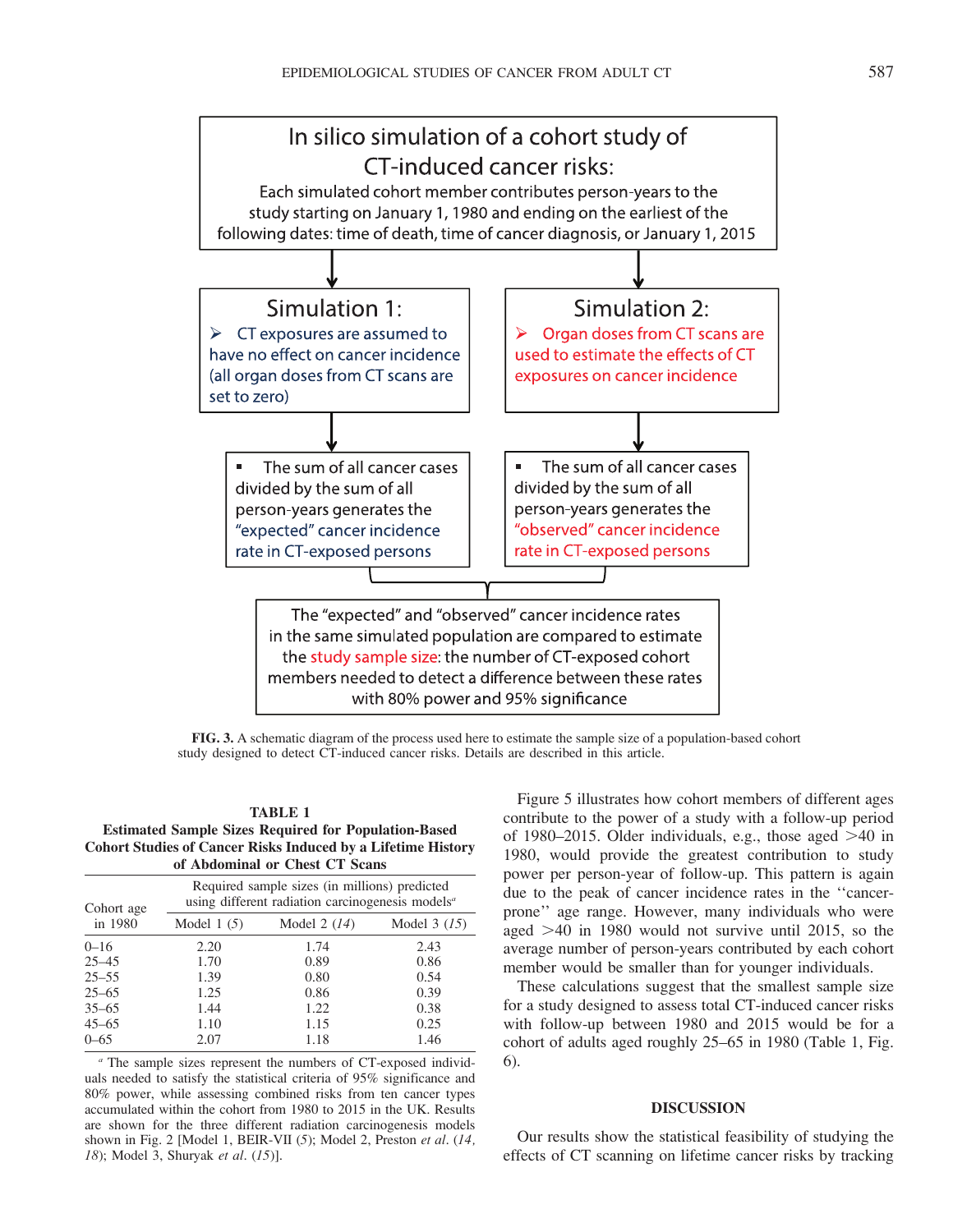

FIG. 4. Effects of cohort age and study duration on total numbers of CT-exposed cohort members needed to satisfy the statistical criteria of 95% significance and 80% power for detecting CT-induced cancer risks. The curves were produced from calculations using the Preston et al. model (14, 18) to estimate CT-induced risks from ten cancer types accumulated within a UK cohort beginning in 1980. Qualitatively similar curves were produced if other radiation carcinogenesis models were used.



FIG. 5. The relative contributions of CT-exposed cohort members of different ages to the power of a hypothetical study designed to measure CT-induced cancer risks. This calculation was based on estimation of combined risks from ten cancer types, which would accumulate (over 10 million person-years of follow-up between 1980 and 2015) within simulated UK cohorts composed of individuals of a specific age in 1980. CT-induced cancer risks were calculated using the Preston et al. model (14, 18), and these risk estimates were used to calculate study power. Qualitatively similar curves were produced if other radiation carcinogenesis models were used.

CT exposures and cancer incidence rates in a populationbased cohort composed largely of adults. For example, if such a study is conducted in the UK using CT exposure and cancer incidence from 1980 until 2015, our calculations suggest that the study would have 80% power to detect an expected CT-induced cancer risk for individuals who were between the ages of 25 and 65 in 1980 (Table 1, Figs. 4–6). The sample size estimates for such adult-based studies depend on the carcinogenesis model (Table 1), but overall they are similar in magnitude to the recent pediatric studies by Pearce et al. (9) and Mathews et al. (10) in the UK and Australia, which used data on approximately 180,000 and 680,000 CT-exposed children, respectively. The required sample sizes are many-fold smaller than the total number of potentially eligible individuals (i.e., those in the selected age range and health status) in the UK, leaving a large margin for sample size inflation caused by loss to follow-up and record incompleteness. This suggests the practicality of conducting a retrospective adult-based cohort study of CTinduced cancer risks in circumstances where accessible health registries exist. Given the dramatic recent increase in radiation exposure associated with CT  $(16)$ , and given that most CT imaging occurs in adults  $(11, 16)$ , such a study would have the potential to increase out understanding of the public health significance of this increased usage, in the context of the major clinical gains offered by CT (2)

In the U.S., where CT usage per person-year tends to be higher than in many other developed countries  $(3, 16)$ , the



FIG. 6. Estimated cohort sizes required for population-based cohort studies of CT-induced cancer risks. The cohort sizes represent the numbers of CT-exposed individuals needed to satisfy the statistical criteria of 95% significance and 80% power for detecting CT-induced cancer risks, while assessing combined risks from ten cancer types accumulated within the cohort from 1980 to 2015 in the UK, calculated using three different radiation carcinogenesis models. Model 1, BEIR-VII (5); Model 2, Preston et al. (14, 18); and Model 3, Shuryak et al. (15). Each cohort was assumed to be composed of individuals of a specific age in 1980.

10,000.0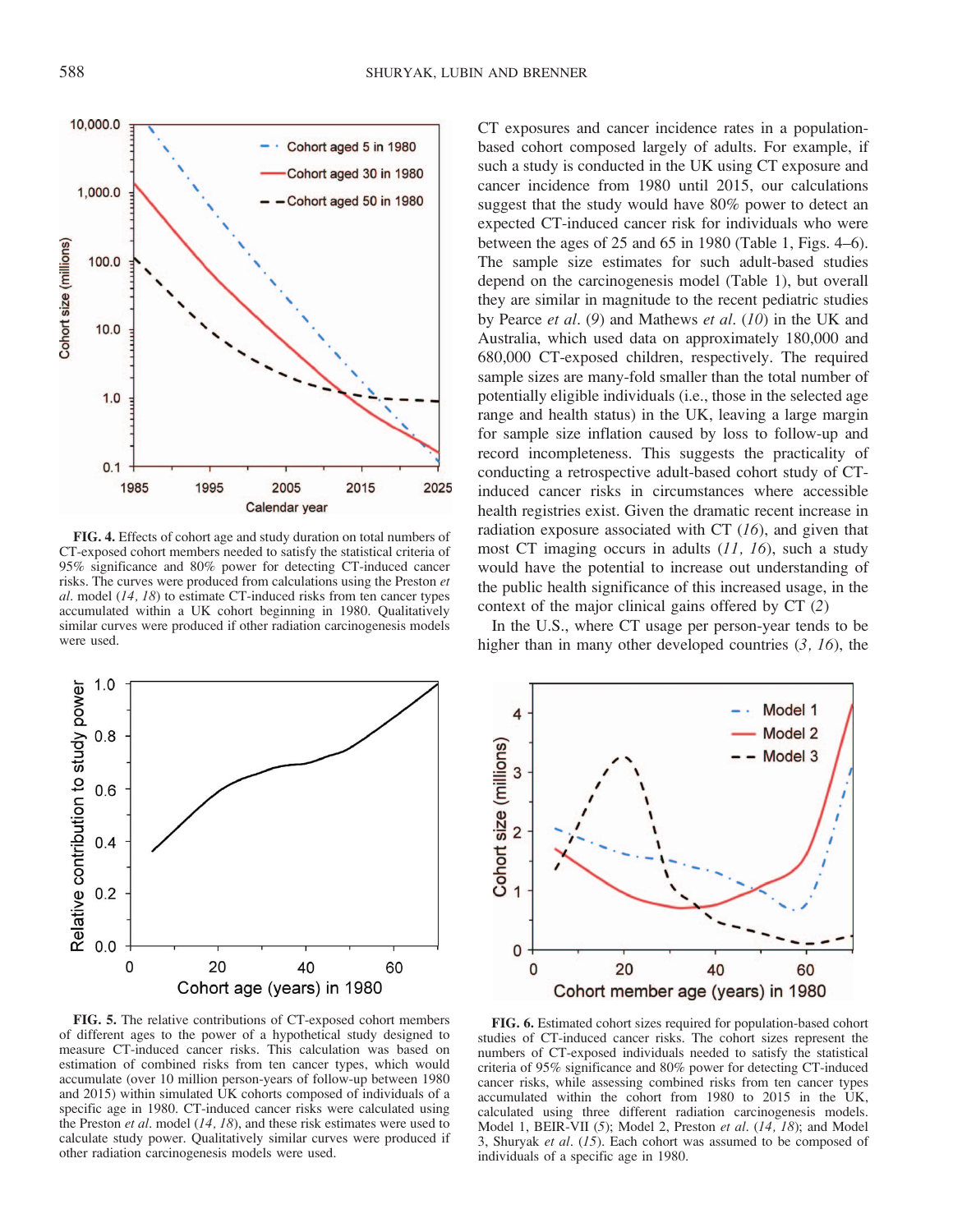required sample size for a cohort study of excess cancer risks in CT-exposed adults would be lower than our estimates for the UK. However, the ability to gather required information on CT exposures, cancer diagnoses and deaths from individual patient records may be limited in the U.S.

These calculations are not intended to provide a definitive estimate of CT-induced cancer risks in general. Rather, our results provide an estimate for the magnitude of the sample size which would be needed for an epidemiological study of total cancer risks associated with the radiation exposure from a lifetime of CT scans. Because the comprehensive discussion of the multiple challenges that need to be overcome during the actual design of a cohort study of CTrelated cancer risks is beyond the scope of this article, we will focus on a few issues that have particular relevance to the conduct of such a study.

A potentially important problem faced by any cohort study of cancer risks associated with diagnostic radiation is that of reverse causation  $(19, 20)$ . An example would be a patient that has an undiagnosed cancer or precancerous condition that causes symptoms warranting a CT examination, then the assignment of the relevant dose that may be causally linked to the cancer becomes problematic. A related issue, which can potentially distort CT-associated cancer risks, is when the patient has a medical condition that increases both the probability of having a CT scan and of developing cancer. Such scenarios are potentially relevant in CT scans and brain tumors  $(19)$ , one possible example might be epilepsy resulting in an increased risk of accidents (21), which in turn is linked with increased numbers of CT scans, while epilepsy itself has been linked with brain tumors (22).

A rigorous method for minimizing the potential impact of reverse causation and related issues on CT-associated cancer risks would be to access patient-specific information on the reasons for particular CT scans (23). However, even in the absence of such information, a number of steps can be taken to minimize their potential influence, in particular:

- 1. Exclude from the analysis those CT scans that have been performed in association with cancer (e.g., for diagnostics, treatment planning, treatment control), as we have done in our simulation (see Methods section). This was done in our in silico analysis and can generally be achieved in practice based on information in the analyzed database.
- 2. Remove from the analysis those cancer sites that are considered potentially prone to such effects (such as the head, which was excluded from our *in silico* analysis).
- 3. Perform different time lag analyses of, e.g., 1, 5 and 10 years between CT exposure and cancer diagnosis. Considering typical rates of progression for the 10 cancer types we selected, many of which are quite aggressive, a lag of 5 or 10 years will minimize potential effect of reverse causation.

4. Focus on dose-response relations, which are less likely to be affected by reverse causation. In general, conditions which can increase both CT usage and cancer risk should not impact the radiation dose response. For example, an analysis of the Michael Reese Hospital cohort (24) demonstrated that CT screening increased the number of thyroid cancer cases that were identified, but it had no effect on the dose response. An even clearer picture would be produced by disentangling the correlation between CT scan number and cumulative radiation dose, e.g., by comparing cancer risks in individuals exposed to different numbers of CT scans, but with accumulation of the same total radiation dose. Such an approach should minimize the effect of potential confounding factors, which may be associated with having multiple CT scans.

In conclusion, the study sample sizes produced by our calculations should be regarded only as reasonable approximations. Nevertheless, these numbers provide quantitative support for conducting future epidemiological studies of excess cancer risks in CT-exposed adults. Such studies can potentially provide direct evidence of the public health burden of excess cancer risks in populations exposed to diagnostic CT scanning, and help facilitate benefit-risk analyses for many CT modalities.

# APPENDIX

Following the BEIR-VII methodology (5), cumulative radiationinduced excess risks for each of the ten selected cancers were calculated in terms of both absolute and relative risk functions: EAR $(S, T<sub>x</sub>, A)$  and ERR(S,  $T_x$ , A), respectively. Here S denotes sex,  $T_x$  is age at exposure and A is age. The functions EAR(S,  $T_x$ , A) and ERR(S,  $T_x$ , A) are derived mainly from data on Japanese atomic bomb survivors, and are the functions that differ between the three radiation carcinogenesis models (5, 14, 15) described in the text (see Fig. 2). They were evaluated using the average organ dose  $D(T_x)$  from chest and abdominal CT scans for adults or children  $(17)$ , divided by a dose/dose-rate effectiveness factor of 1.5  $(5)$ , and using sex- and cancer-specific adjustable parameters. The mathematical expressions for these functions are provided in Table A1.

CT-induced risks in a Western population,  $R_w(S)$ , were calculated according to BEIR-VII methodology, where  $p$  is a cancer-specific risk transfer parameter (5):

$$
R_{\rm w}(S) = \exp[(1-p)\ln[\text{EAR}(S, T_{\rm x}, A)] + p\ln[\text{ERR}(S, T_{\rm x}, A)]] \tag{1}
$$

All of this information was used by the Monte Carlo simulation code to generate a cohort of individuals unexposed to CT and cancer-free within a certain age range (e.g., 25–65) at the start of the study in 1980, and track each individual year-by-year, applying age-, sex- and calendar-yearspecific probabilities of chest and abdominal CT exposure, cancer diagnosis and death. The simulation results were used to generate an age-dependent distribution of cancer cases and CT-exposed person-years. This was performed first under the null hypothesis of radiation having no effect on cancer incidence, so that the incidence rate  $R_w(S)$  was defined as  $r<sub>2</sub>$ . Then the same calculation was repeated under the alternative hypothesis of radiation affecting cancer incidence so that the incidence rate  $R_w(S)$  was defined as  $r_1$ . To compare these rates, we assumed that the numbers of cancer cases are Poisson-distributed, and applied the square root transformation. Under the null hypothesis, the number of cancer cases is approximately normally distributed with mean  $(r_2 \tau N)^{1/2}$  and standard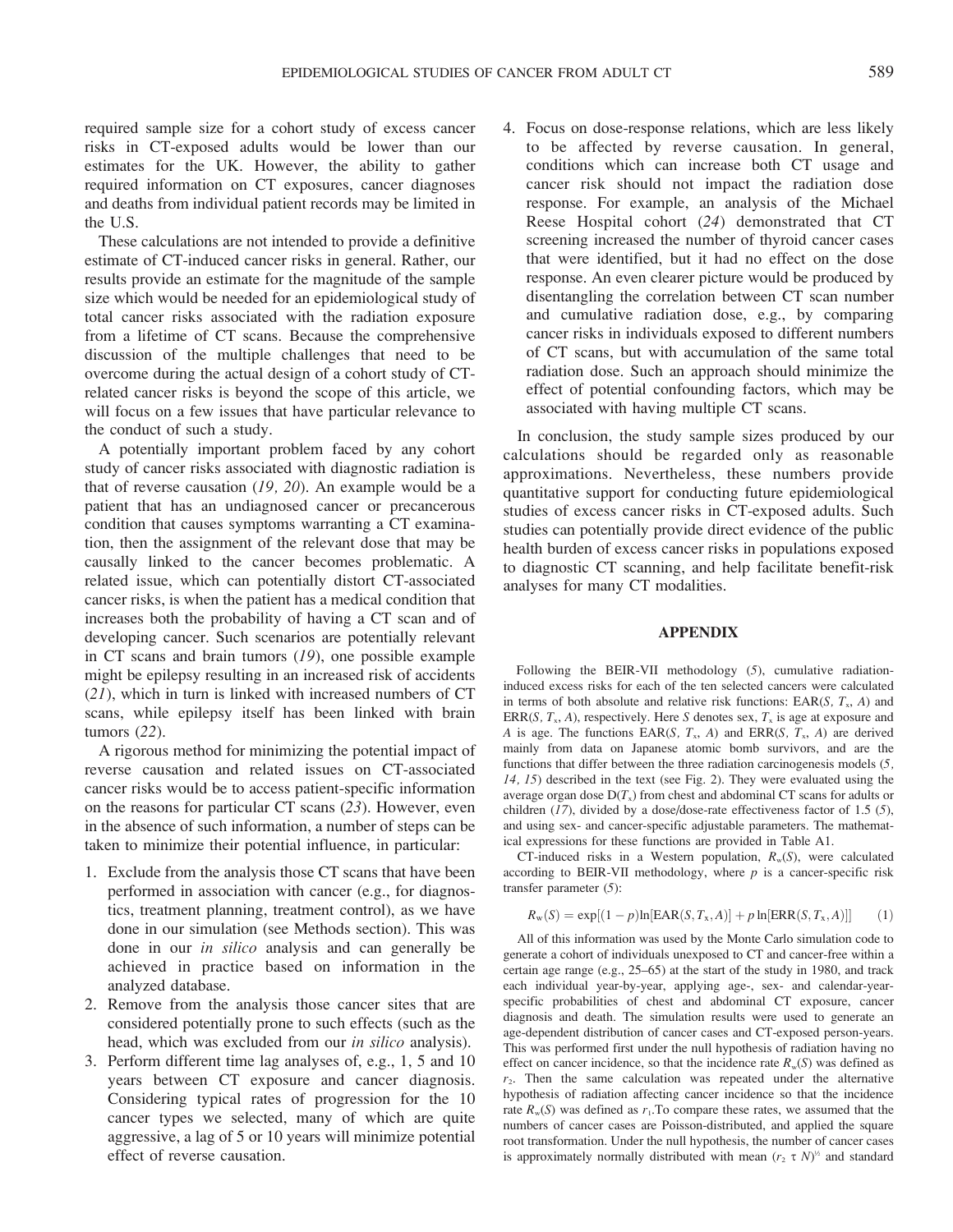| <b>THEMPHEMICAL I OF HIGHBINS CSUG TO QUALITITY OF HIGHCOI CALLUI IMSINS</b> |                   |                      |                                                                                                                                                         |  |
|------------------------------------------------------------------------------|-------------------|----------------------|---------------------------------------------------------------------------------------------------------------------------------------------------------|--|
| Model no.                                                                    | Cancer            | Risk type            | Equations for radiation-induced cancer risk                                                                                                             |  |
| Model 1                                                                      | Solid<br>Leukemia | EAR, ERR<br>EAR, ERR | $β D(Tx) exp[γ min(0, Ty/10 – 3)] (A/60)n$<br>$\beta$ D(T <sub>x</sub> ) $[1 + \theta$ D(T <sub>x</sub> )] exp[ $\gamma$ min(0, T <sub>x</sub> /10 – 3) |  |
|                                                                              |                   |                      | $-\delta \ln[(A-T_x)/25] - \phi \ln[(A-T_x)/25] \min(0, T_x/10 - 3)]$                                                                                   |  |
| Model 2                                                                      | Solid             | EAR, ERR             | $β D(Tx) exp[γ (Ty/10 – 3)] (A/70)n$                                                                                                                    |  |
|                                                                              | Leukemia          | EAR                  | $(k_1 D(T_x) + k_2 D(T_x)^2) (A/70)^k$ ; $(T_x/30)^k$                                                                                                   |  |
|                                                                              |                   | ERR                  | $(k_1 D(T_r) + k_2 D(T_r)^2) (A/70)^k$ ; $([A - T_r]/40)^k$                                                                                             |  |
| Model 3                                                                      | Solid             | constants            | $W_1 = a/b$ (exp[b A] – 1) exp[–c A <sup>2</sup> ], $W_2 = [1 + Y D(T_x)]$                                                                              |  |
|                                                                              |                   |                      | $[\exp[b T_x] - 1 + b X D(T_x)] \exp[b (A - T_x)],$                                                                                                     |  |
|                                                                              |                   |                      | $W_3 = 1 + Y D(T_x) (1 - \exp[-\delta (A - T_x)])$                                                                                                      |  |
|                                                                              |                   | EAR                  | a/b exp[-c A <sup>2</sup> ] $(W_2/W_3 + \exp[b(A-T_x)] - 1) - W_1$                                                                                      |  |
|                                                                              |                   | ERR                  | $W_1$ $[(W_2/W_3 + \exp[b(A-T_1)] - 1)/(\exp[b(A]-1) - 1]$                                                                                              |  |

TABLE A1 Mathematical Formalisms Used to Quantify CT-Induced Cancer Risks

Notes. The three different radiation carcinogenesis models are: Model 1, BEIR-VII (5); Model 2, Preston et al. (14, 18); Model 3, Shuryak et al. (15).  $T<sub>x</sub>$  is age at exposure, A is attained age, and  $D(T<sub>x</sub>)$  is the average organ dose from chest and abdominal CT scans for adults or children. The adjustable parameters in each model are sex- and cancer type-specific. EAR is excess absolute risk and ERR is excess relative risk. Details are described in the Appendix.

deviation  $\frac{1}{2}$ , where the parameter  $\tau$  represents the average number of person-years contributed by each CT-exposed cohort member after the first CT exposure, and  $N$  is the study sample size. Under the alternative hypothesis, the mean is  $(r_1 \tau N)^{1/2}$ , and the standard deviation is  $\frac{1}{2}$ . The equations specifying Type I and Type II errors ( $\alpha$  and  $\beta$ , respectively) are the following:

$$
\alpha = 2 \int_{v_{crit}}^{\infty} \sqrt{2/\pi} e^{-2(-v+\sqrt{r_2 \tau N})} dv,
$$
  

$$
\beta = \int_{-\infty}^{V_{crit}} \sqrt{2/\pi} e^{-2(-v+\sqrt{r_1 \tau N})^2} dv.
$$
 (2)

These equations were solved by specifying  $\alpha = 0.05$  (i.e., 95%) significance) and  $\beta = 0.2$  (i.e., 80% power), and substituting values for  $r_1$ ,  $r<sub>2</sub>$  and  $\tau$  from the *in silico* simulation results. The sample size estimates were similar to those calculated using formula 7.1 in ref. (25).

#### ACKNOWLEDGMENTS

Jay H. Lubin was supported by the Intramural Research Program of the National Institutes of Health, National Cancer Institute, Division of Cancer Epidemiology and Genetics. Igor Shuryak and David J. Brenner were supported by the NIAID grant U19-AI67773.

Received: December 3, 2013; accepted: March 25, 2014; published online: May 14, 2014

#### **REFERENCES**

- 1. Brenner DJ, Hall EJ. Computed tomography–an increasing source of radiation exposure. N Engl J Med 2007; 357:2277–84.
- 2. Hricak H, Brenner DJ, Adelstein SJ, Frush DP, Hall EJ, Howell RW, et al. Managing radiation use in medical imaging: a multifaceted challenge. Radiology 2011; 258:889–905.
- 3. Sodickson A, Baeyens PF, Andriole KP, Prevedello LM, Nawfel RD, Hanson R, et al. Recurrent CT, cumulative radiation exposure, and associated radiation-induced cancer risks from CT of adults. Radiology 2009; 251:175–84.
- 4. Hansen J, Jurik AG. Analysis of current practice of ct examinations. Acta Oncol 2009; 48:295–301.
- 5. Committee to Assess Health Risks from Exposure to Low Level of

Ionizing Radiation. Health risks from exposure to low levels of ionizing radiation: BEIR VII phase 2. Washington, D.C.: National Academies Press; National Research Council (U.S.); 2006.

- 6. Brenner DJ, Elliston CD, Hall EJ, Berdon WE. Estimated risks of radiation-induced fatal cancer from pediatric CT. AJR Am J Roentgenol 2001; 176:289–96.
- 7. Brenner DJ. Slowing the increase in the population dose resulting from CT scans. Radiat Res 2010; 174:809–15.
- 8. Einstein AJ. Beyond the bombs: cancer risks of low-dose medical radiation. Lancet 2012; 380:455–7.
- 9. Pearce MS, Salotti JA, Little MP, McHugh K, Lee C, Kim KP, et al. Radiation exposure from CT scans in childhood and subsequent risk of leukaemia and brain tumours: a retrospective cohort study. Lancet 2012; 380:499–505.
- 10. Mathews JD, Forsythe AV, Brady Z, Butler MW, Goergen SK, Byrnes GB, et al. Cancer risk in 680,000 people exposed to computed tomography scans in childhood or adolescence: data linkage study of 11 million Australians. BMJ 2013; 346:f2360.
- 11. Berrington de Gonzalez A, Mahesh M, Kim KP, Bhargavan M, Lewis R, Mettler F, et al. Projected cancer risks from computed tomographic scans performed in the United States in 2007. Arch Intern Med 2009; 169:2071–7.
- 12. Berrington de Gonzalez A, Kim KP, Knudsen AB, Lansdorp-Vogelaar I, Rutter CM, Smith-Bindman R, et al. Radiation-related cancer risks from CT colonography screening: a risk-benefit analysis. AJR Am J Roentgenol 2011; 196:816–23.
- 13. Woo JK, Chiu RY, Thakur Y, Mayo JR. Risk-benefit analysis of pulmonary CT angiography in patients with suspected pulmonary embolus. AJR Am J Roentgenol 2012; 198:1332–9.
- 14. Preston DL, Ron E, Tokuoka S, Funamoto S, Nishi N, Soda M, et al. Solid cancer incidence in atomic bomb survivors: 1958–1998. Radiat Res 2007; 168:1–64.
- 15. Shuryak I, Sachs RK, Brenner DJ. Cancer risks after radiation exposure in middle age. J Natl Cancer Inst 2010; 102:1628–36.
- 16. Mettler FA Jr., Thomadsen BR, Bhargavan M, Gilley DB, Gray JE, Lipoti JA, et al. Medical radiation exposure in the U.S. in 2006: preliminary results. Health Phys 2008; 95:502–7.
- 17. Fujii K, Aoyama T, Koyama S, Kawaura C. Comparative evaluation of organ and effective doses for paediatric patients with those for adults in chest and abdominal CT examinations. Br J Radiol 2007; 80:657–67.
- 18. Hsu WL, Preston DL, Soda M, Sugiyama H, Funamoto S, Kodama K, et al. The incidence of leukemia, lymphoma and multiple